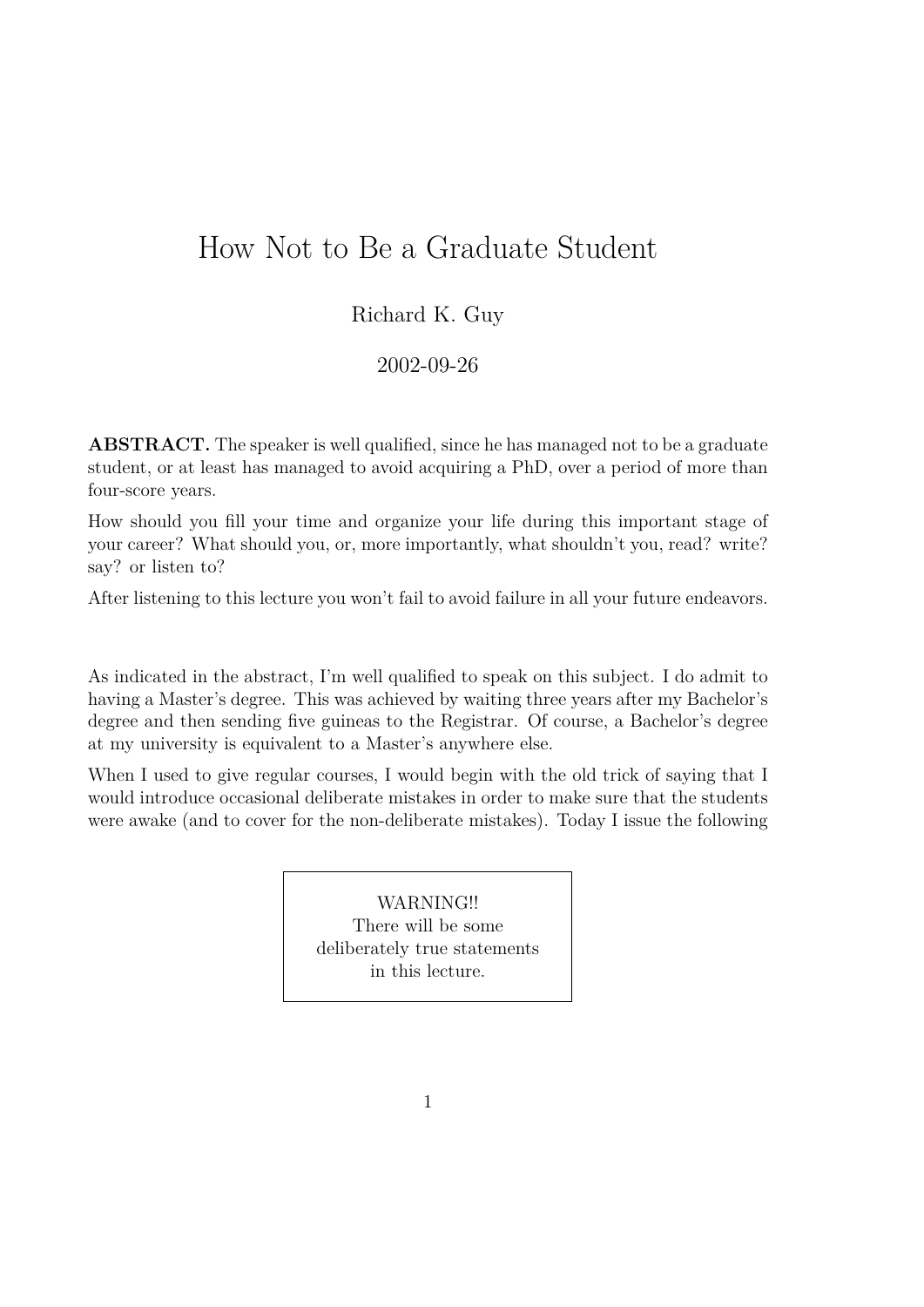### DON'T ATTEND LECTURES!!

Especially this one!

How do we learn? By observing and communicating. By

- 1. Reading,
- 2. Writing,
- 3. Speaking, or
- 4. Listening,

using some language, including sign language, body language, etc. Now the least efficient of these four is Listening. You have no control over the speed. There's no instant replay. Once you've missed the thread, especially in a mathematical presentation, you're lost, and the rest of the time is wasted.

If you **do** attend lectures,

DON'T TAKE NOTES!!

Either you don't look at them again, and you've been wasting paper and time which should have been spent in paying closer attention to the lecture,

**Or**, you do, and you recall how confused you were about the subject and you wish that you'd spent more time listening, instead of writing.

DON'T BOTHER ABOUT

THE ENGLISH LANGUAGE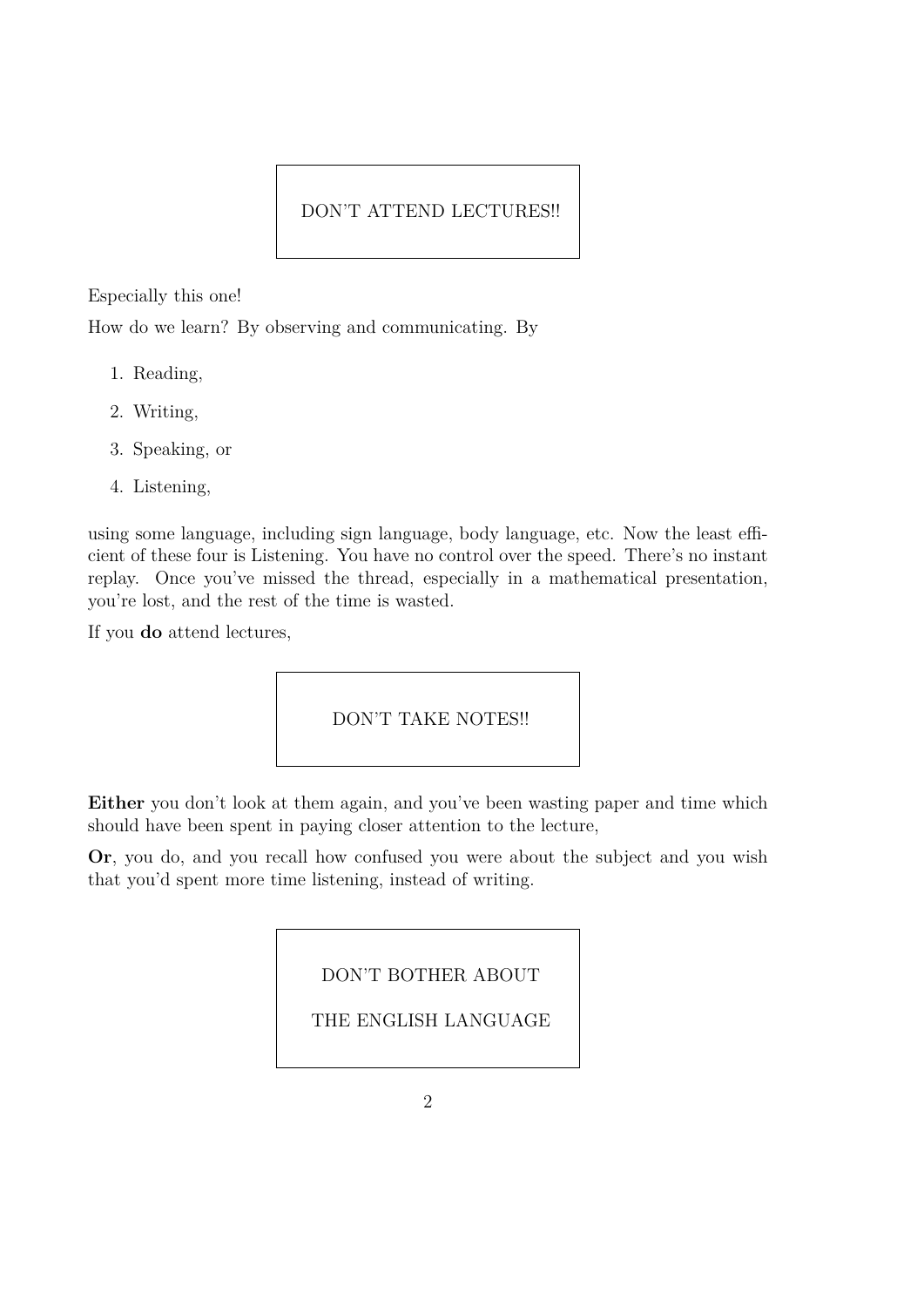especially if it's not your mother tongue. Basic English contains about 800 words and is sufficient to express anything you want to say.

DON'T BOTHER ABOUT

```
OTHER LANGUAGES
```
except perhaps German, where the words are very similar to English:

wenn — when? wo  $-\text{who?}$ wer — where?

and you don't need to translate the whole sentence to get the drift, especially if it ends in '*. . .* nimmer sind' or *. . .* nicht ist'.



As my mother was fond of advising:

Better to keep your mouth shut and be thought a fool than open it and dispel all doubt.

Or, if you turn to the Bible:

A fool uttereth all in his mind.

Proverbs, xxix, 11.

DON'T TALK TO OTHER GRADUATE STUDENTS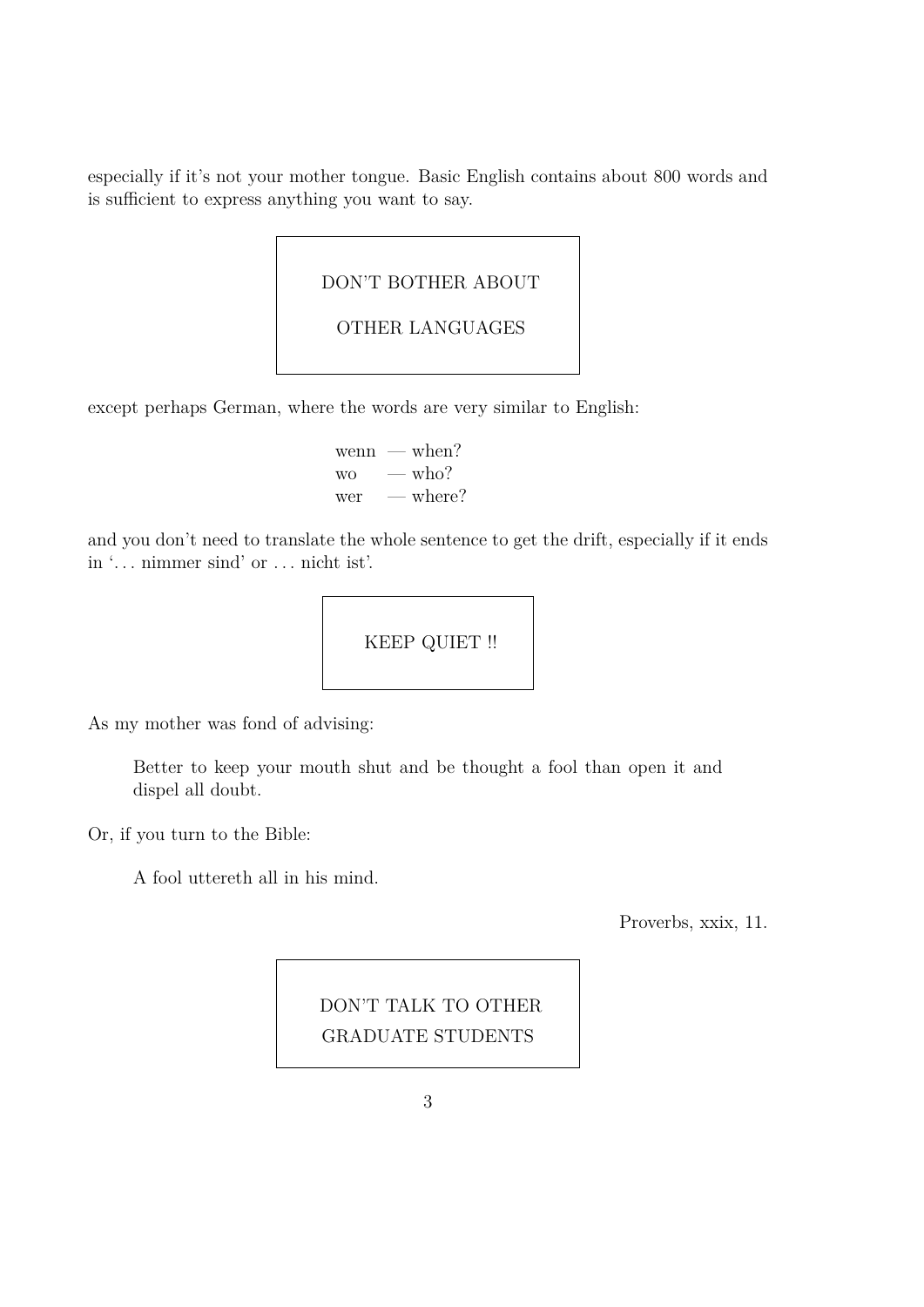They'll steal any good ideas you may have.

## DON'T TALK TO FACULTY MEMBERS

— especially your supervisor. They're busy doing research at a much higher level; they're heavily involved in the search for pure knowledge; and in justification for their tenure, promotion, etc.

DON'T TALK TO VISITORS

They are specialists and their interests don't overlap yours. Or even if they do, they are so far advanced that you have no chance of understanding them, so don't insult them with stupid questions and trivial remarks.

DON'T GIVE LECTURES YOURSELF

unless you're forced to: in which case

DON'T USE THE BLACKBOARD

Most people can read about ten times faster than most people can write, so you would be wasting their time.

Use an overhead projector and you can crowd an enormous amount of information onto a single transparency. Don't waste time defining well-known mathematical concepts. For example, everyone knows what a parabolic cylinder function is and here you can see the relation between the two solutions of the Weber equation, and a general asymptotic expansion and a contour integral for the function, all at same time.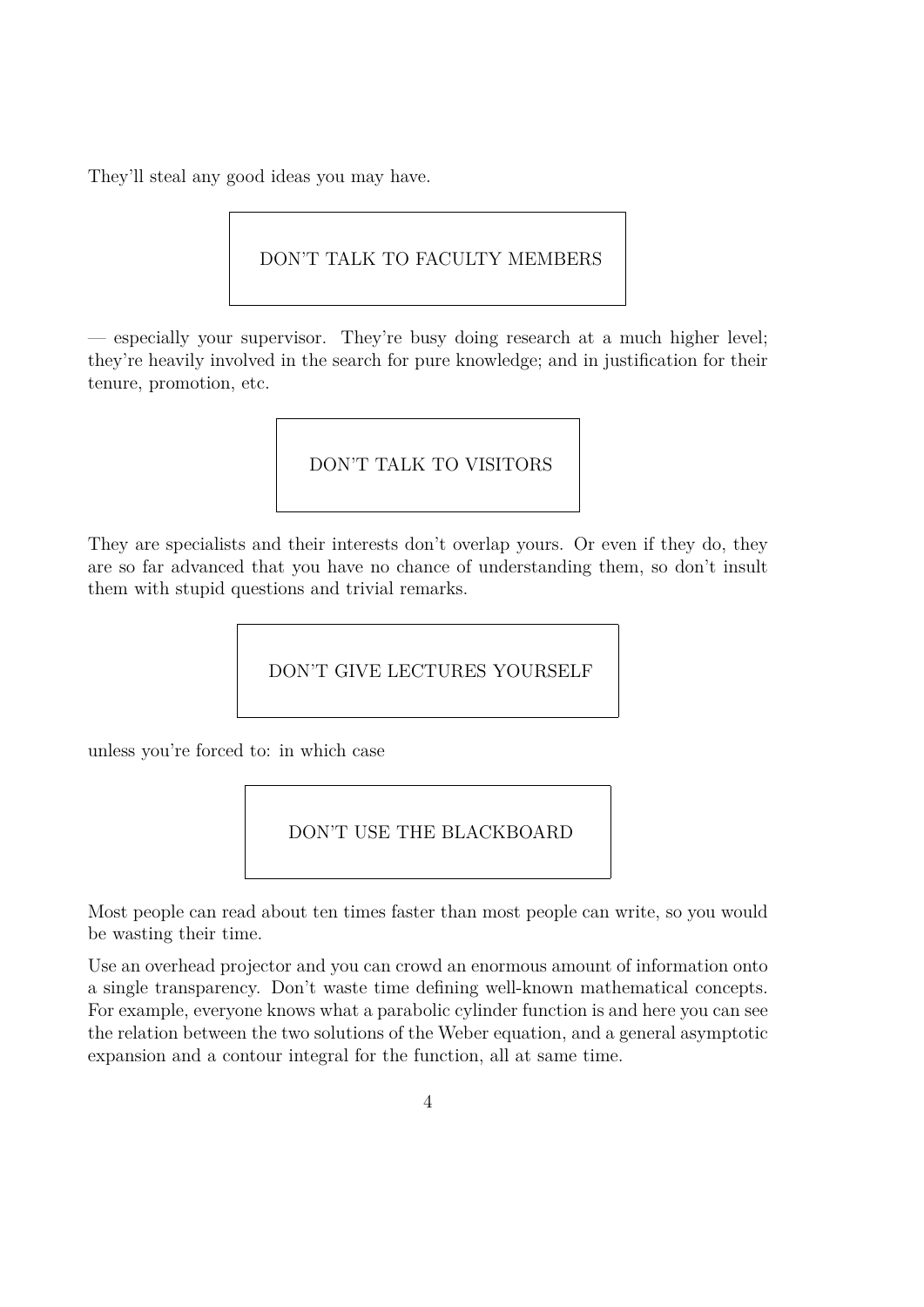#### DON'T READ BOOKS

It's impossible to write a mathematics book without making mistakes. I should know! If you copy from a book it would be just your luck to copy out one of the wrong statements.

Many years ago Sol Golomb found a proof of the Twin Prime Conjecture (you know what that is?) It hinged on a lemma in Aurel Wintner's monograph, *Eratosthenean Averages*, Waverly Press, Baltimore, 1943, which gave a sufficient condition for a summation method to be 'regular' in the sense of Schur-Toeplitz. This supplies the needed 'abelian theorem' to complete the proof, not only that there are infinitely many twin primes, but also that they have the conjectured asymptotic density. However, the lemma is false!

I've given a good deal of negative advice. You are entitled to something more positive:



Concentrate on some particular corner of mathematics and then find out more and more about less and less and in the limit you'll know everything about nothing (as opposed to newspaper reporters who know nothing about everything).

And what of the future? You've had 12 years at school, then 4 years as an undergraduate and now 3 or 4 as a graduate student. You've got to persuade someone to pay you some money for doing something. You realize that your supervisor can be of some help after all.